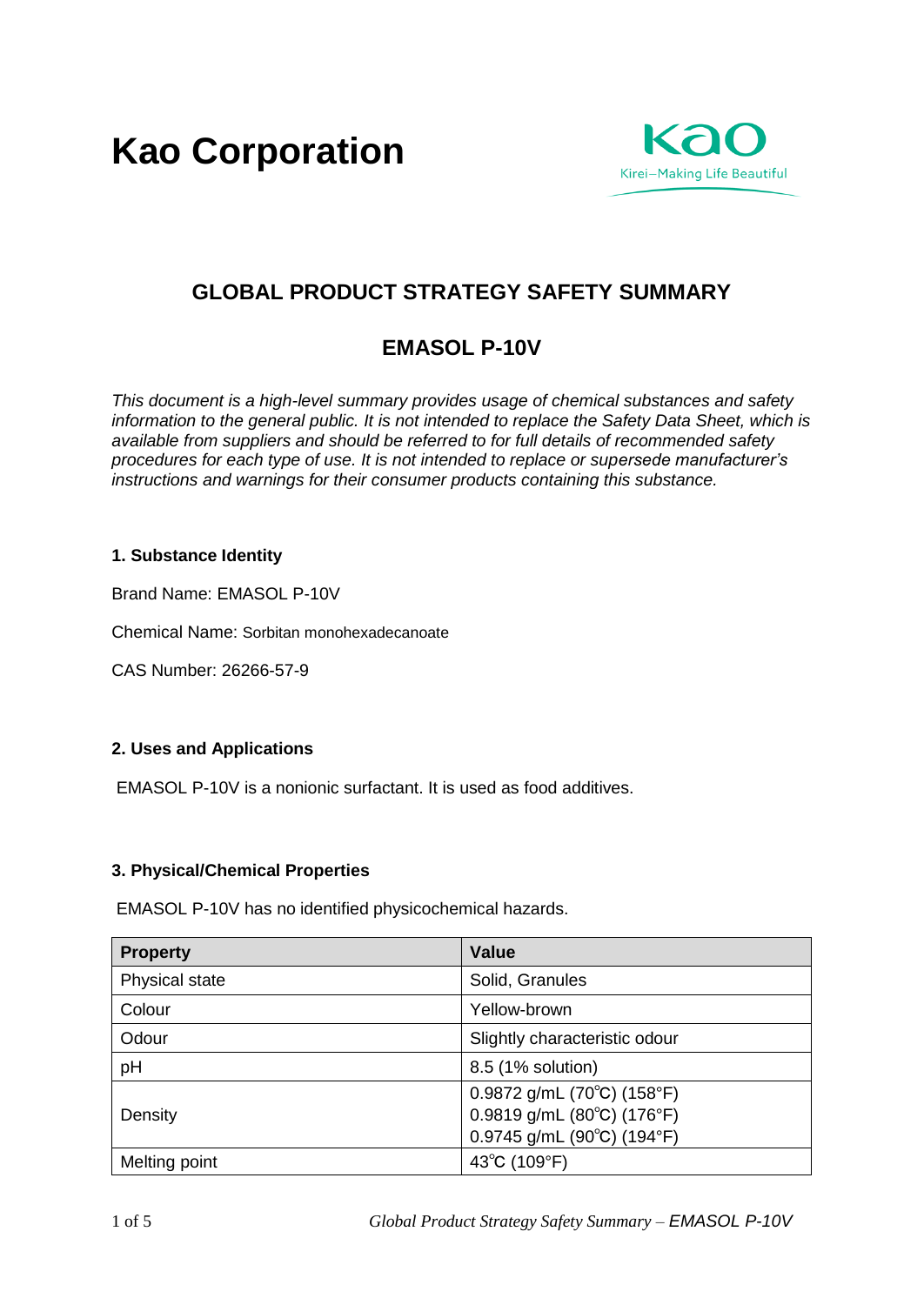| Boiling point                                              | $>40^{\circ}$ C (104 $^{\circ}$ F) |
|------------------------------------------------------------|------------------------------------|
| Flash point                                                | 222°C (432°F) (Cleveland open cup) |
| Flammability                                               | No information available           |
| <b>Explosive properties</b>                                | No information available           |
| Self - ignition temperature                                | No information available           |
| Vapour pressure                                            | No information available           |
| Water solubility                                           | Turbid                             |
| Octanol-water partition coefficient (log K <sub>ow</sub> ) | No information available           |
|                                                            | 205 mPa $\cdot$ s (70°C) (158°F)   |
| Viscosity                                                  | 125 mPa·s (80°C) (176°F)           |
|                                                            | 71 mPa·s (90°C) (194°F)            |

# **4. Human Health Safety Assessment**

The Short-term and repeated exposure of EMASOL P-10V does not cause any toxic effects.

| <b>Effect Assessment</b>         | <b>Result</b>                                 |
|----------------------------------|-----------------------------------------------|
|                                  | No acute toxicity after oral/ dermal exposure |
| <b>Acute Toxicity</b>            | in practical use.                             |
| oral/ dermal                     | The substance does not cause damage to        |
|                                  | any organs following single exposure.         |
| Irritation                       | Based on the available data, unlikely to      |
| skin/eye                         | cause skin/eye irritation.                    |
| Sensitization                    | Based on the available data, unlikely to      |
|                                  | cause allergic skin reaction.                 |
|                                  | Unlikely to cause any toxic effects through   |
| Toxicity after repeated exposure | prolonged or repeated oral exposure in        |
|                                  | practical use.                                |
| Mutagenicity                     | Based on the available data, unlikely to      |
|                                  | cause genetic defects.                        |
| Carcinogenicity                  | Based on the available data, unlikely to      |
|                                  | cause cancer.                                 |
| Toxicity for reproduction        | Based on the available data, unlikely to be   |
|                                  | damaging to fertility or the unborn child.    |

## **5. Environmental Safety Assessment**

The test results with fish, aquatic invertebrates and algae suggest that EMASOL P-10V is not to cause toxicity for aquatic organism. EMASOL P-10V is unlikely to persist in the environment because of showing the readily biodegradation. EMASOL P-10V does not bioaccumulate in the food chain.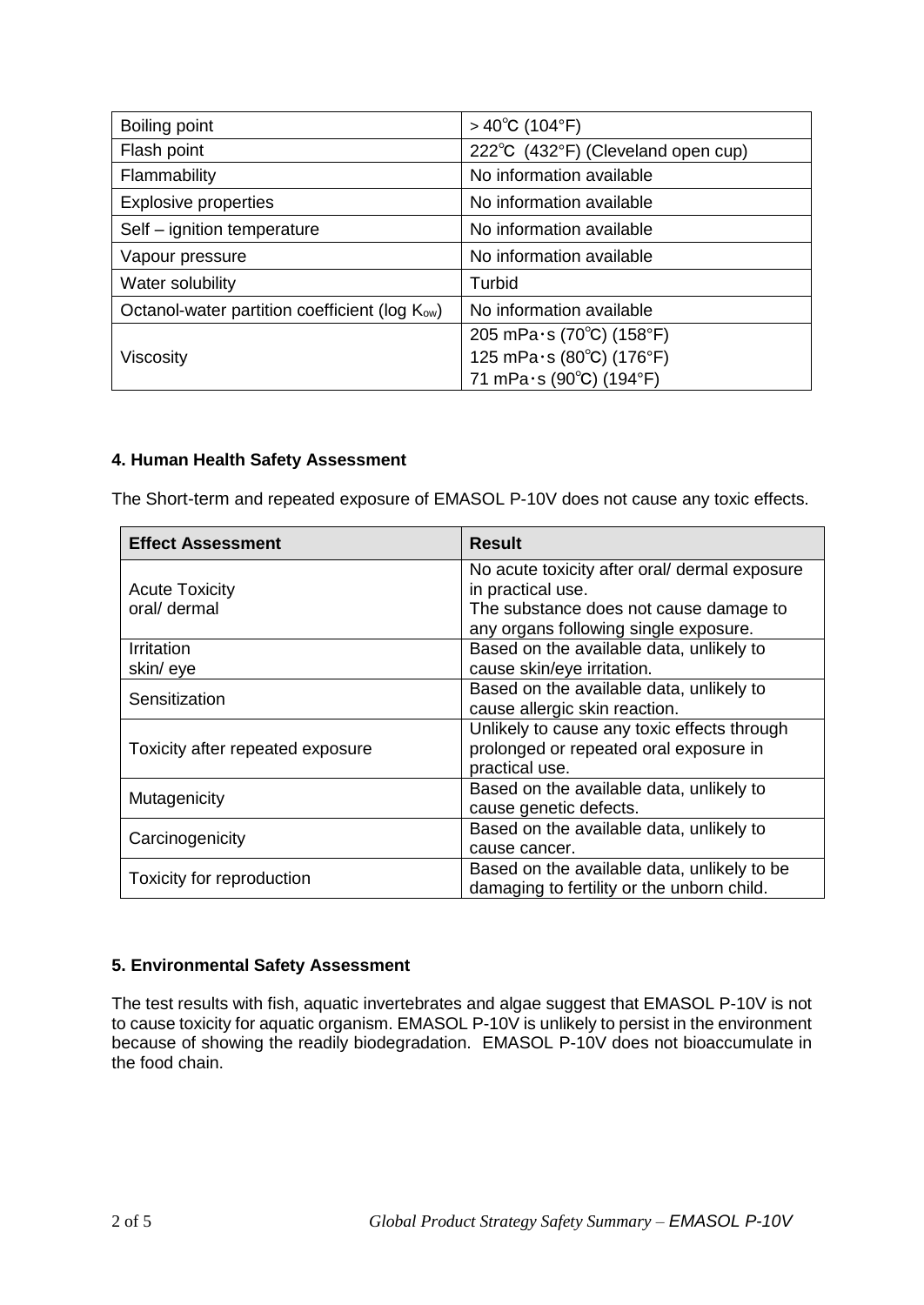| <b>Effect Assessment</b> | <b>Result</b>                                                                                                                         |
|--------------------------|---------------------------------------------------------------------------------------------------------------------------------------|
| <b>Aquatic Toxicity</b>  | Suggests not to cause toxicity for aquatic organism.                                                                                  |
| Biodegradation           | Readily biodegradable.                                                                                                                |
| PBT/ vPvB conclusion     | Not persistent in the environment, not bioaccumulating<br>in organisms and not toxic nor very persistent and very<br>bioaccumulating. |

## **6. Exposure**

## Consumer

The consumer can come into contact with the substance ingesting food, but the concentration of EMASOL P-10V in use is not concerned that it has a harmful effect. When it's used as the recommended use, consumer should always read product information before use and follow the label/ use instructions.

## **Worker**

The exposure can occur either in EMASOL P-10V manufacturing facilities or in the various industrial facilities when EMASOL P-10V is used. Those workers in industrial operations during maintenance, sampling, testing, or other procedures could be exposed with EMASOL P-10V. Only qualified and trained workers handle the undiluted substance. The manufacturing facilities offer thorough training program for employees and appropriate work processes, as well as safety equipment (goggles and gloves) in place to present an unnecessary exposure. Safety showers and eye-wash stations are accessible nearby. Workers are required to be trained in accordance with the safety measures in the Safety Data Sheet.

#### **Environment**

Since this substance is used extensively, it is discharged to waste water treatment plants from industrial sites such as manufacturing, preparation, handling, storage and use of the substance as well as from consumer households. However, the substance is readily biodegradable, so that it is removed efficiently in waste water treatment plants. The substance is biologically degraded in the surface water and is rapidly removed even if it is remained slightly in the waste water. Hence, the chronic exposure to aquatic organisms of the substance is unlikely to occur. Furthermore, the substance dose not accumulate in the food chain, so that there is no concern of human exposure through environmental pathway.

## **7. Risk management recommendations**

When you use the substance, make sure to be measured the adequate ventilation. Always use appropriate chemical-resistant gloves to protect your hands and skin and always wear eye protection equipment. Do not eat, drink or smoke where the substance is handled, processed or stored. Wash hands and skin after contact with the substance. When the substance attaches to skin (or hair), take off the contaminated clothes. Wash with a large amount of water and soap. If the substance gets into your eyes, rinse your eyes thoroughly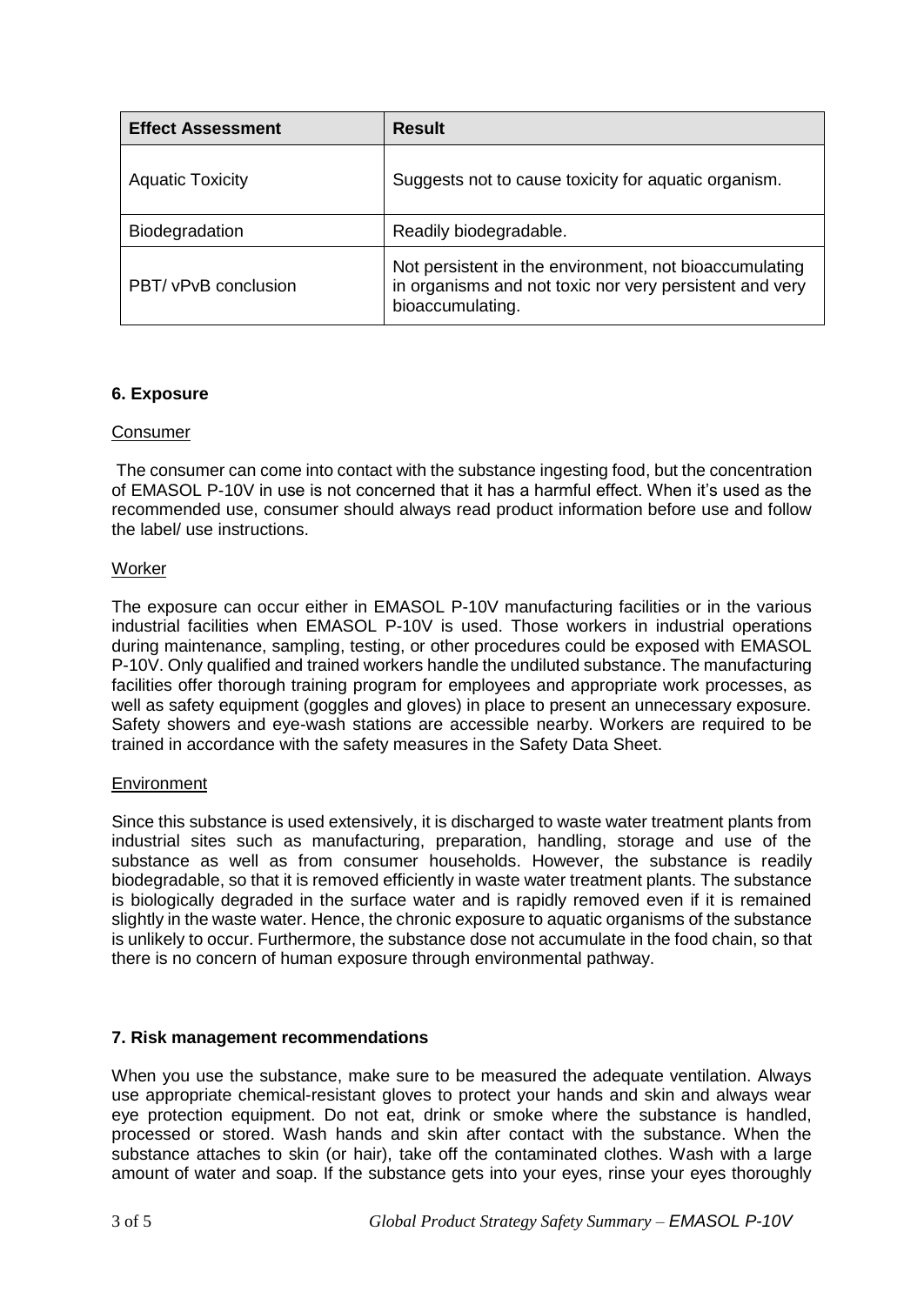for several minutes. If you wear contact lens, and you can take it off easily, take it off and continue to rinse your eyes. When it causes your skin irritation or eye irritation, consult doctor (medical diagnosis/therapy).

Waste water containing the substance must be passed the waste water treatment plants in order to remove the substance. No specific measures are needed, because it is not expected to be released into the air.

# **8. Regulatory Information / Classification and Labelling**

Under GHS classification chemical substances are classified in hazards for physical properties, human health and environment. The hazard information for industrial products are transmitted via specific labels and Safety Data Sheet. GHS offers the standardization for hazard communication. The subjects who could be assumed to be exposed to the substance, workers, consumers, transport workers, and emergency responders, can better understand the hazards of the chemicals in use through the transmission.

# **Labeling according to UN GHS**

UN GHS is the basis for country specific GHS labeling.

# **Classification and Labeling Information**

EMASOL P-10V is not classified as a substance that has a harmful effect on humans or the environment.

The laws of manufacturing, sale, transport, use and disposal are different among countries or areas. Details are referred to Safety Data Sheet provided by the supplier.

#### **9. Conclusion**

EMASOL P-10V is not to cause toxicity for aquatic organism. In the PBT/vPvB assessments for EMASOL P-10V, the substance is not applicable to PBT/vPvB. When handling the substance, workers should follow the standard safety measures and refer to the Safety Data Sheet. Consumers will usually not come into contact with the substance bulk and the substance is used diluted products, therefore, it is considered that EMASOL P-10V gives rise no hazardous effects to human health.

#### **10. Contact information within company**

For further information on this substance or product safety summaries in general, please contact:

| Name             | Kao Corporation, Global Chemical Business |
|------------------|-------------------------------------------|
| Telephone number | +81-3-5630-7700                           |
| Fax number       | +81-3-5630-7889                           |